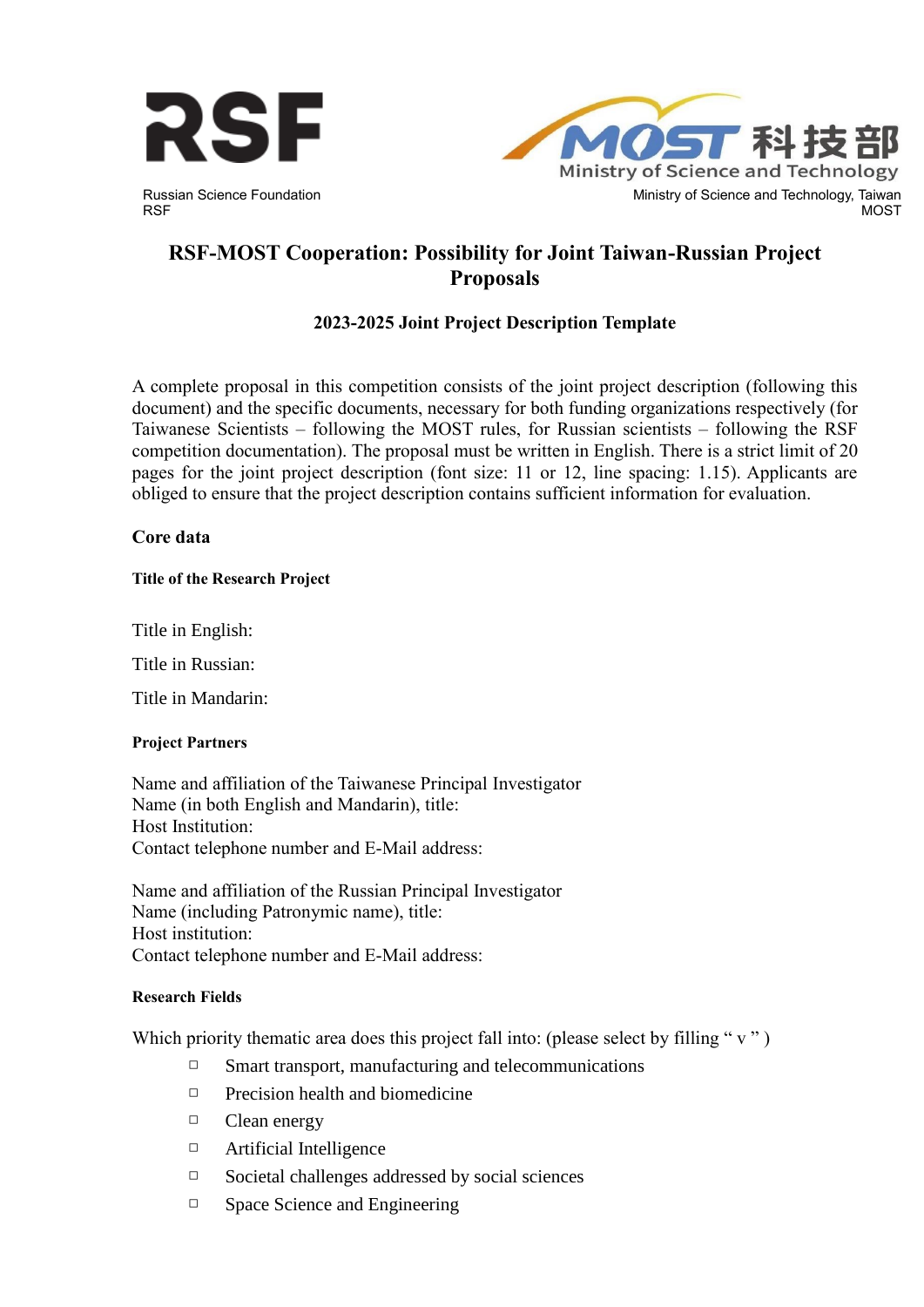Which best describes the fields of this project: (please select by filling " $v$ ")

For the Taiwanese Principal Investigator

\_\_Natural Sciences and Sustainable Development

- \_\_Engineering and Technologies
- Life Sciences
- **Humanities and Social Sciences**

For the Russian Principal Investigator

- Mathematics, computer science and systems sciences;
- Physics and space sciences;
- \_\_ Chemistry and materials science;
- \_\_ Biology and life sciences;
- Basic research for medicine;
- Agricultural sciences;
- Earth sciences;
- Humanities and Social Sciences;
- Engineering.

**Key words:**

**Project Summary**: *(up to 3.000 characters)*

# **Project Description**

# **State of the art and preliminary work**

*Please explain briefly and precise the state of the art in your field in its direct relationship to your project. This description should make clear in which context you situate your own research and in what areas you intend to make unique, innovative, promising contribution. This description must be concise and understandable without referring to additional literature. To illustrate and enhance your presentation you may refer to your own and other's publications. Indicate whenever you are referring to other researchers' work. Please list up to 10 most important publications in your bibliography under section. Note that reviewers are not required to read any of the works you cite.*

# **Project-related publications**

*Please list your and your partners' most significant publications that relate directly to the proposed project and document your preliminary work. This list should contain no more than 10 publications.*

# **Objectives**

*Please give a concise description of your project's research programme and scientific objectives. Please indicate if you anticipate results that may be relevant to fields other than science (such as science policy, technology, the economy or society).* 

# **Work programme including proposed research methods**

*Please give a detailed account of the steps planed during the proposed funding period including a description of the contributions to be made by the project partners from both countries. For experimental projects, a schedule detailing all planned experiments should be provided. The quality of the work programme is critical to the success of a funding proposal. The work*